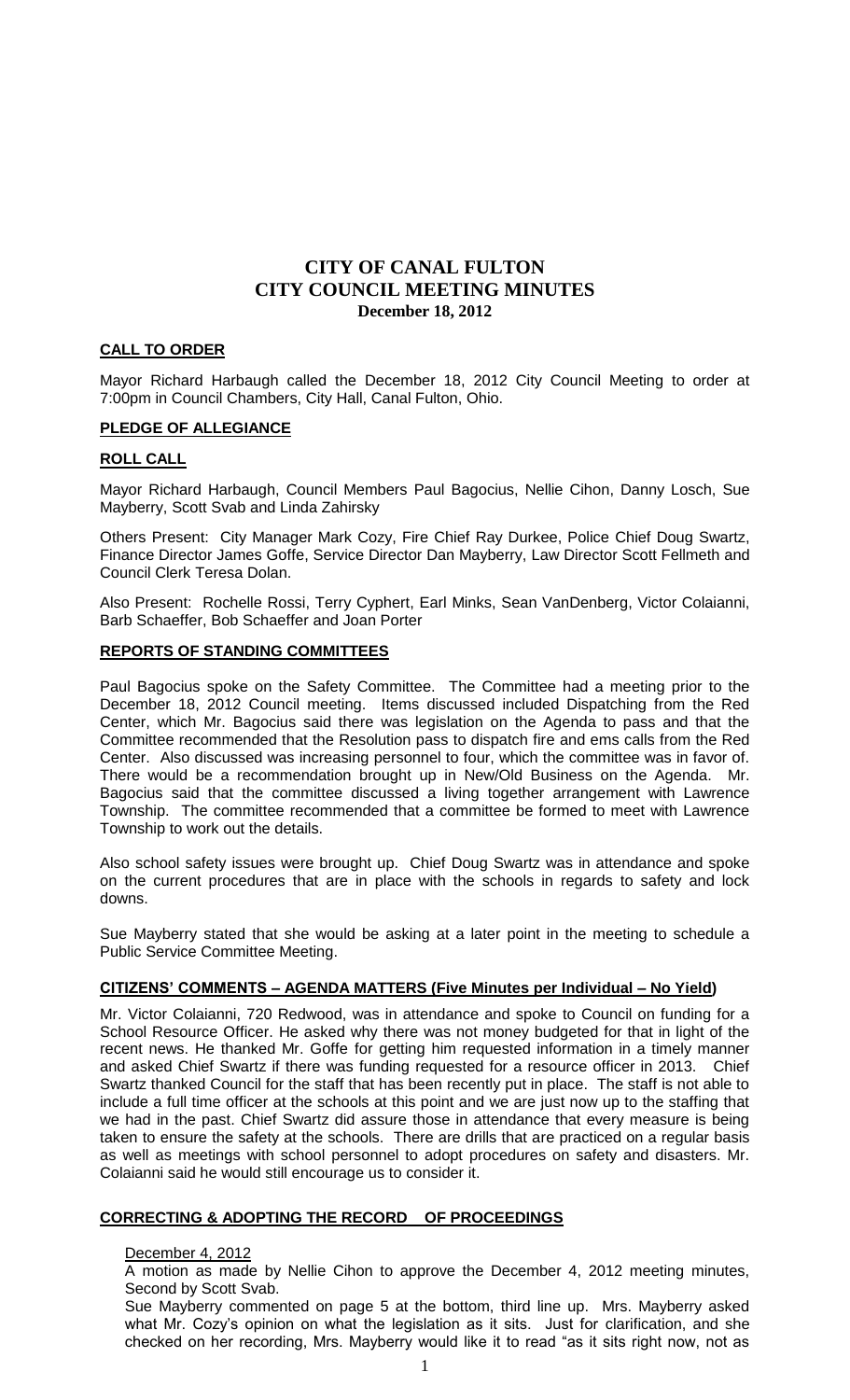amended, the way it is right now versus Mr. Bagocius' amended version". Mrs. Mayberry would like to add that portion.

And clarification on six paragraph up from the bottom. Mr. Cozy asked what the hit would be to the general fund if it was \$65,000. Mr. Bagocius said yes over five years. She was just curious as the content did not seem accurate there she thought it was missing something. Mr. Bagocius stated just the conversation as he recalled it was that \$65,000 figure coming out of the general fund was mentioned and he wanted to clarify that it wasn't coming out for one year, it would come out over a period of five years. Mrs. Mayberry said alright.

On page nine the last sentence in the third paragraph, Sue Mayberry said then an email will work. It was just a typo to fix.

Paul Bagocius stated that he wanted to clear on page five also the dollar amounts are correct on the second paragraph of Ordinance 28-12. The dollar amounts are correct for the increases; however the last sentence that is basically \$1.50 increase for one, \$1.20 increase for two, \$1.50 increase for three and \$1.00 increase for four. Mr. Bagocius said he had communicated with Teresa Dolan over the internet and he thought he had that in there and perhaps he didn't. Mrs. Dolan said she changed what she had from him and she would change it to. \$1.00 increase for one which was correct, the next one should be \$1.20 increase for two, \$1.50 increase for three and \$1.00 increase for four.

All members voted in favor, motion approved.

#### **REPORTS OF ADMINISTRATIVE OFFICERS**

#### **Senior Citizens**- No Report

**Community Service Coordinator**- Monthly report included in Council Packet.

**Fire Chief**- Monthly report included in Council Packet.

Fire Chief Ray Durkee said there would be some things presented by Mr. Bagocius under Old/New Business that were presented at the Safety Committee meeting. He also highlighted a building fire that they had which was a dryer fire at Echoing Ridge. The township fire department was first to respond and there was mutual aid with Lawrence Township. It was only a \$500.00 loss. There was also assistance provided by the Police Department in helping to evacuate people to an area of safety during the event. It was a good effort by all.

Danny Losch asked Chief Durkee to share information about the Red Center and if it is equivalent to Centcom. Chief Durkee said it was his understanding that it was and that the technology was better for operability with our Police and Fire departments with less confusion to application. The Cost will be about \$6,000 additional per year and there will be some offset to that. Chief Durkee stated he believed that this would be safer for the citizens and the Fire Department personnel.

Police Chief Schwartz also was in favor of the change to the Red Center and commended the Fire Department for the research in looking into it. Seconds are valuable when it comes to disasters. With both departments being on the same channel with the same dispatchers, no price tag can be put on that. He is fully in favor of it.

**Police Chief**- Monthly report included in Council Packet. Chief Swartz stated that with the assistance of Lawrence Township Police a search warrant was issued inside the City Limits. It is still under investigation and the Chief said he was expecting charges to be filed on the homeowner. He could not elaborate any more on it right now. Some community members were aware of the situation and the Chief wanted to make Council aware. There will be a press release on what it was about. The focus is on drugs. In reference to Mr. Colaianni, Chief Swartz thanked him for expressing his concern. Chief Swartz said that the Police Department has teacher in service training where officers talk to teachers. Lock down drills have been developed. Drills are practiced. There is a presence by the Police Department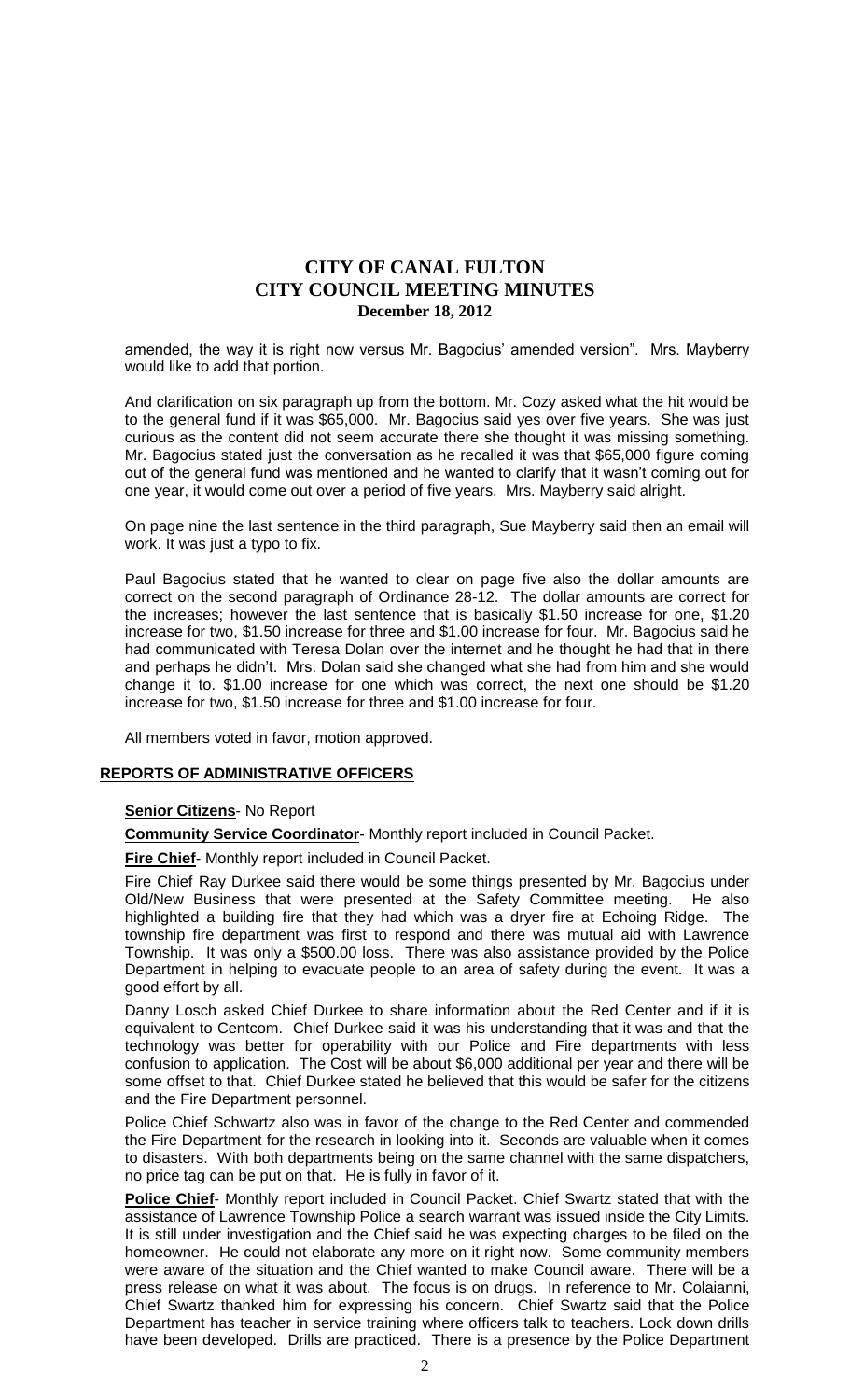at those drills. One great thing that has been done has been the alignment with the Canton Regional Swat team. They will be here to assist, but they are training our department on tactics on response for the school. The training is conducted at the school. We have a great repore with the schools and all of our officers have access to every school building along with interior door access also. Council members commended the Chief and the Police Department on the progress in this matter. Mayor Harbaugh asked if the Red Center dispatchers still had the ability to ride along with our officers. Chief Swartz said yes. If a new dispatcher comes in they ride along so that they can get comfortable with the area and put faces with names.

**Engineer/Streets/Public Utilities**- Dan Mayberry reported on the City receiving notification from the Ohio Department of Natural Resources that we had been conditionally awarded \$9,790.00 for the renovation of the Mulhauser Parke Tennis courts. The total project cost is \$13,035.00 so the City will have to come up with \$3,235.00.

Linda Zahirsky asked about an ordinance that had to do with bonds for sidewalks. Mr. Mayberry said that this was a recommendation of the City Engineer that the City Council accept improvements to that subdivision and to date the sidewalks have not been conducted on the vacant lots in that subdivision and Mr. Schalmo has been asked to continue a bond on that work.

**Finance Director**- James Goffe spoke on the renewal of Health Insurance. As of right now the City is still waiting on quotes back from brokers. Additional appropriations will be needed.

Mr. Goffe also said that the budget legislation was on the agenda for a third reading this evening. Supplemental appropriations in addition to what is in the budget legislation are the Wooster Street storm water project, the Senior Center roof, and the tennis court resurfacing. The additional appropriation for Fire Department dispatching would also be needed. Council was asked if they would like Mr. Goffe to prepare legislation to bring to Council or the Finance Committee first. Council said they would like to bring it to Council.

Danny Losch also asked for a cost to deliver doorknob tickets and our billing. Mr. Goffe said the postage cost is the same as a postcard for the tickets and are dropped off by our utility crew workers when they are doing meter readings if they are unable to access the meter. Mr. Goffe said he would get back to Danny Losch on the full cost of the billing.

**City Manager**- Written Report was included in the Council Packet. Mark Cozy spoke on the Water and Sewer petition for the property owners on Locust Street. Mr. Sean VanDeburg was present as a property owner who initially wanted sewer at the Plaza. Mr. Cozy hoped to get the petitions back in a week or so. Estimated cost from the Engineer is \$41,000. Dan Mayberry stated that we would want to upsize the line from 8" to 12" pipe. Mr. Mayberry said the purpose of giving a cost on an 8" pipe is what would be required. The possibilities of further extending the lines would be best with a 12" pipe. Mr. Cozy said essentially the total cost to just provide the service is \$821,240. To upsize the pipe to 12" would be \$879,960. Mr. Dorman will be present at the next meeting to discuss the project further.

Mr. Cozy also stated that he had initiated the process to switch building departments.

#### **Report of Mayor**- No report.

Paul Bagocius asked about the City Manager's report about the GeoPhysical Seismic Survey and concerns about the bricks on Route 93 and the bricks being fragile. Mr. Cozy said that there will not be any damage to any road, and you should not feel it in your home. That is what he is being told. Mr. Cozy had not heard back from the company as of yet. Mr. Bagocius said to proceed slowly on it due to the century homes.

Mrs. Mayberry stated that there was an article in the Akron Beacon Journal regarding the same thing. People in nearby areas heard and it made a lot of noise. Reading the article it seems like it is noisy and people know that something is happening.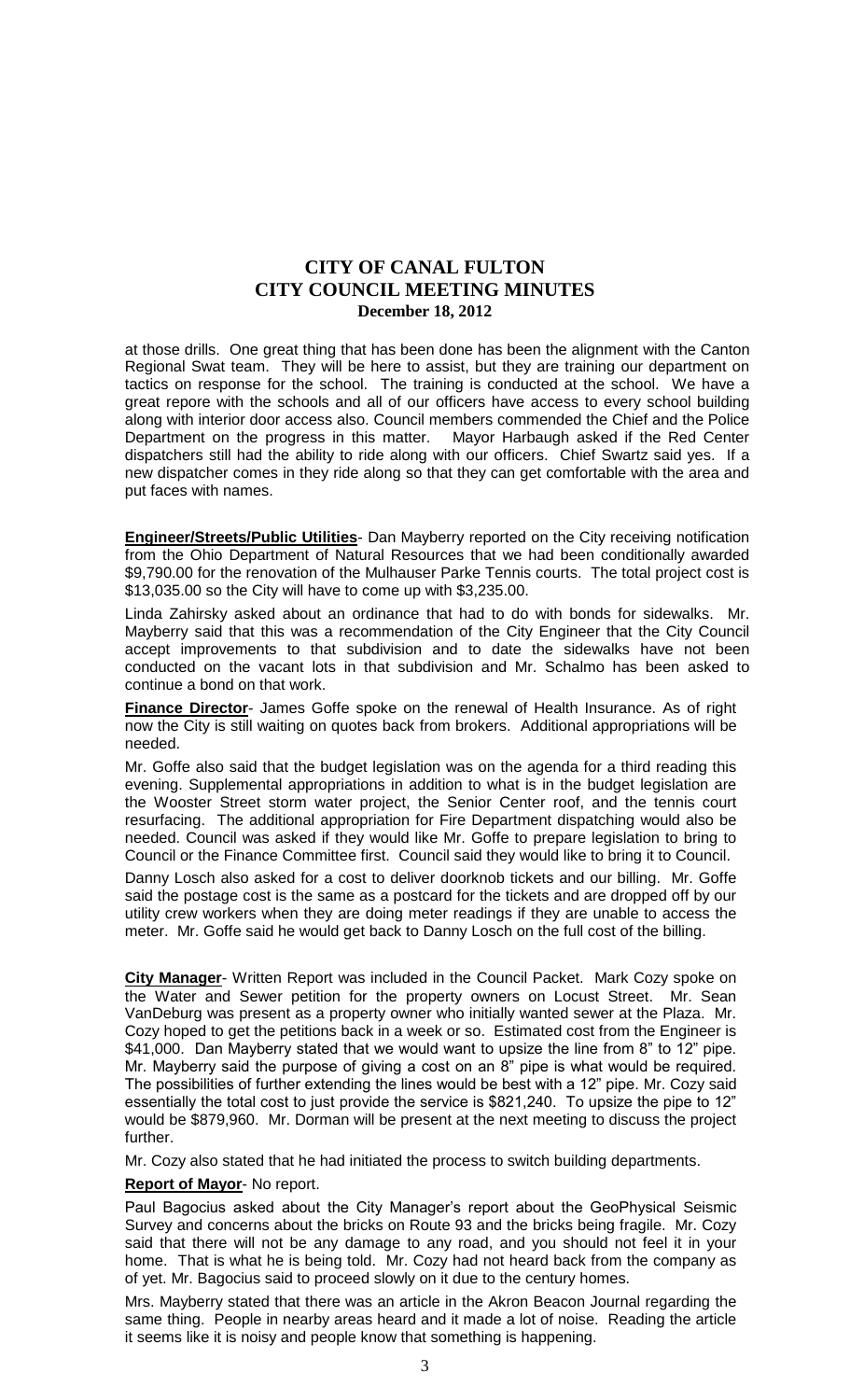Scott Svab asked Sean VanDeburg if he had an opportunity to talk to any of the adjacent property owners in favor of the project. Mr. VanDeberg said he had been working with Tim Gesseman and they are both talking to the neighbors. There is definitely the 51%. Mr. Svab said he would like to see that project go forward.

#### **Parks & Recreation Board**- No report.

**Law Director**- Scott Fellmeth stated that the change of building departments had been started and Mr. Cozy sent a letter to Stark County Commissioners today that we wished to enforce Article 4 of our contract signed March  $2^{nd}$ , 1971 to terminate a relationship with Stark County. Mr. Fellmeth said he was hoping to get a response. He will proceed with the direction of Council to do the legal work to change it.

Mr. Fellmeth said he had a letter from the Lawrence Township Trustees in regards to the sale of the old Lawrence Township Garage which is located on 640 S. Locust Street. The property is zoned residential right now and the Trustees have asked the opinion on the zoning. Mr. Fellmeth said in his opinion it is residential. If they sell the property it has to be for residential use not for commercial. The reasons being the building used to be a commercial building 35 to 40 years ago. It is a legislative, municipal building located in a residential area, therefore they are exempt. Government use is exempt, however when it ceases to be used for a governmental purpose it goes back to being zoned residential. If they want to sell it has to be for residential use not commercial. Mr. Bagocius asked if the property could continue its present use if purchased by a municipality. Mr. Fellmeth answered yes. If a municipality would purchase the property it would be grandfathered in and it would continue its use

Mr. Bagocius asked if there was any progress on the suit by Mrs. Danzy that was filed. Mr. Fellmeth said no not at this time. They have not asked for any further information and Mr. Fellmeth will keep Council informed.

#### **THIRD READINGS**

**Ordinance 39-12:** An Ordinance to Authorize Appropriations for the Current Expenses and Other Expenditures of the City of Canal Fulton, County of Stark, for the Fiscal Year Ending December 31, 2013.

A motion was made by Linda Zahirsky to approve Ordinance 39-12, second by Nellie Cihon.

Mrs. Mayberry did make a comment about making a motion on amending the ordinance in regards to the Locust Street intersection project for \$315,000. Because of the questions of the layout of the project she felt that we should put into the reserve fund until we have more information on the intersection project. Mr. Goffe said that would exceed the amount that we could legally put into the reserve fund. There are other types of reserve funds that we could create. Mrs. Mayberry is not comfortable with this budget with that amount of money designated to that intersection without having more information on the makeup of the intersection and what we were going to use to improve it. Mr. Bagocius seconded the motion. Mr. Goffe said what he was hearing in the motion in establishing a reserve to leave in the General Fund carry over. Mrs. Mayberry said the General Fund but not designate it to the intersection. Mr. Bagocius said what he had picked up from Mrs. Mayberry was could we establish a reserve fund. Mr. Goffe said yes we could, but we would still have to amend the budget. The fund would be a capital accumulation fund, which the project would have to be designated for that. That money would have to be used within ten years of that project. We would have to go through the legislative process to establish that fund. Mr. Svab said he would argue not to do this at this time because it would create a lot of undue hardship on the Finance Director as well as have to set another County Appropriation measure for estimated revenues. Mr. Svab saw Mrs. Mayberry's intention was that she wanted to hold off, but merely by passing the appropriation measure does not mean that we are locked in to spending that money for engineering. Mrs. Mayberry asked if that was the case. Mr. Svab said we still had to go through the process of the bids and we could kill the project at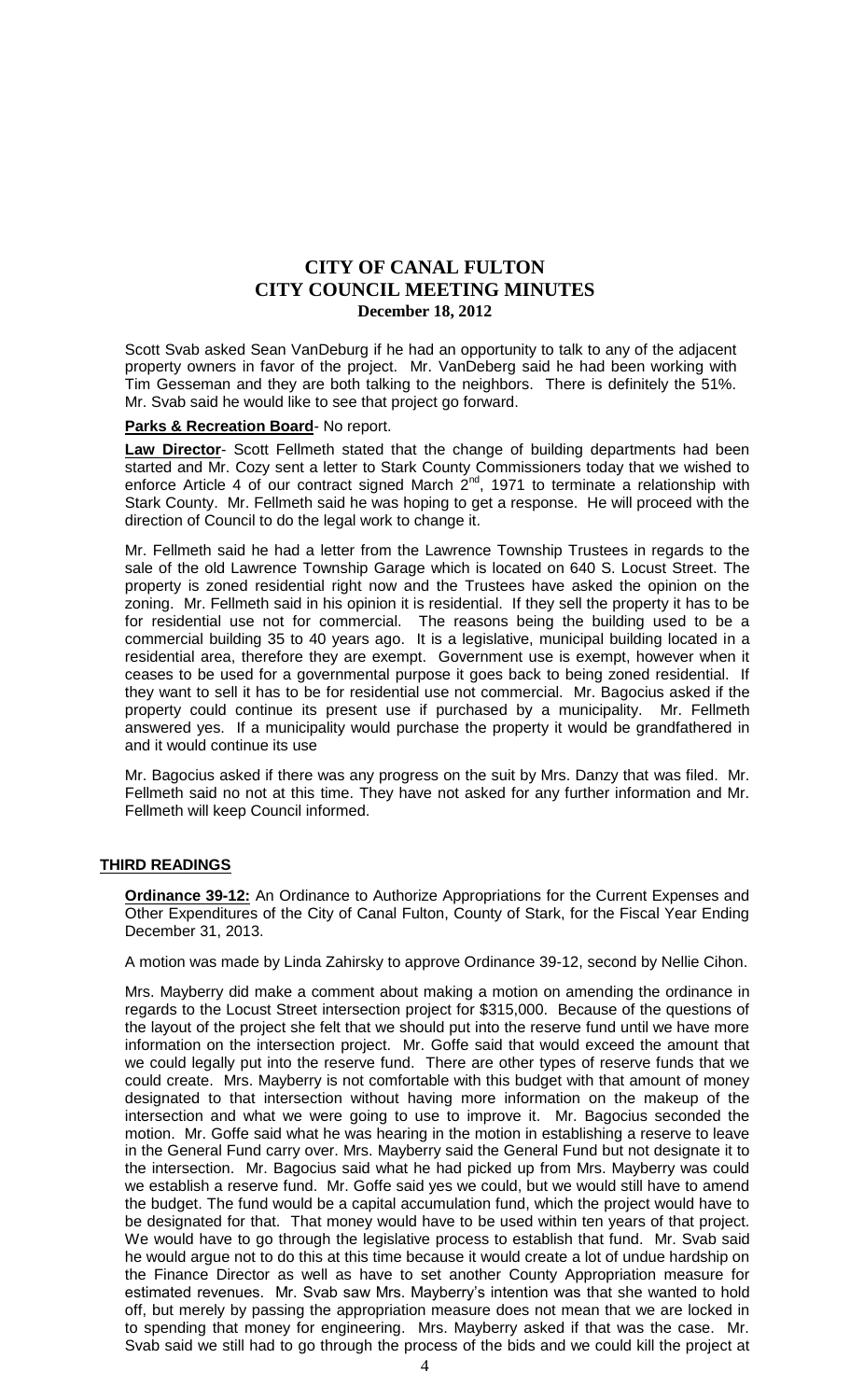any time with a majority. Mrs. Mayberry said she was not comfortable and that is why she said that. Mr. Fellmeth said we could kill it at any time. The money has been appropriated but you have not decided to spend it yet. Mr. Cozy said Council would be involved in the selection process before they would even spend the money. Mrs. Mayberry said thank you and she understood, she just had a lot of questions about the intersection. Mr. Svab said he did too with the cost.

Mr. Goffe said he had to point out a typographical error that was just brought to his attention. On A-2 at the bottom the capital cost for the general capital improvement fund where it says Street Department it should say Fire Department and the Fire Department should say Street Department.

The motion made my Mrs. Mayberry was rescinded and Mr. Bagocius rescinded the second.

A motion was made to amend the error on Page 2 where it reads Capital Costs Street Department, it should say Capital Costs Fire Department and where it reads Capital Costs Fire Department it should read Capital Costs Street Department by Mrs. Mayberry, second by Linda Zahirsky. All Council Member voted yes, motion approved.

A motion was made by Linda Zahirsky to approve Ordinance 39-12 as amended, Second by Nellie Cihon. All Council Members voted yes, motion approved.

**Resolution 30-12:** A Resolution Establishing the Budget for the City of Canal Fulton, County of Stark, Ohio, for the Fiscal Year Ending December 31, 2013.

A motion was made by Nellie Cihon to pass Resolution 3-12, Second by Linda Zahirsky. All Council Members voted yes, Motion approved.

#### **SECOND READINGS**

**Ordinance 40-12:** An Ordinance amending the Codified Ordinances of the General Offenses Code of the City of Canal Fulton, Ohio to amend Chapter 509.09 deleting excessive noise from vehicles and creating noise-making and noise-amplifying devices and repealing any ordinances in conflict therewith.

Mr. Bagocius asked Scott Fellmeth currently do the Police have the authority to issue citations for things that our loud without any amplification, such as just yelling or shouting. Mr. Fellmeth said no. Danny Losch said he thought that fell under disorderly conduct. Mr. Bagocius stated he wanted the Law Director to rule on that. If we don't have anything on voices alone, we should modify this to possibly include that. Mr. Fellmeth said he would not push that. Mr. Fellmeth said that amplification devices are different. He would not want to put himself into a constitutional quandary where he is trying to judge the level of people's voices. Loud parties are really easy to shut down. The Police just show up and that shuts them down really quick.

**Ordinance 41-12:** An Ordinance amending the Codified Ordinances of the Zoning Code of the City of Canal Fulton, Ohio to amend Chapter 1181.02(d) and 1181.02(e) Permitted Signs and repealing any ordinances in conflict therewith.

#### **FIRST READINGS**

**Ordinance 44-12:** An Ordinance by the Council of the City of Canal Fulton, Ohio accepting Public Improvements for Discovery Park Phase 2.

**Resolution 31-12:** A Resolution by the Council of the City of Canal Fulton, Ohio to enter into an agreement with the Board of Trustees of Local Organized Governments in cooperation for dispatching services. To be passed by emergency.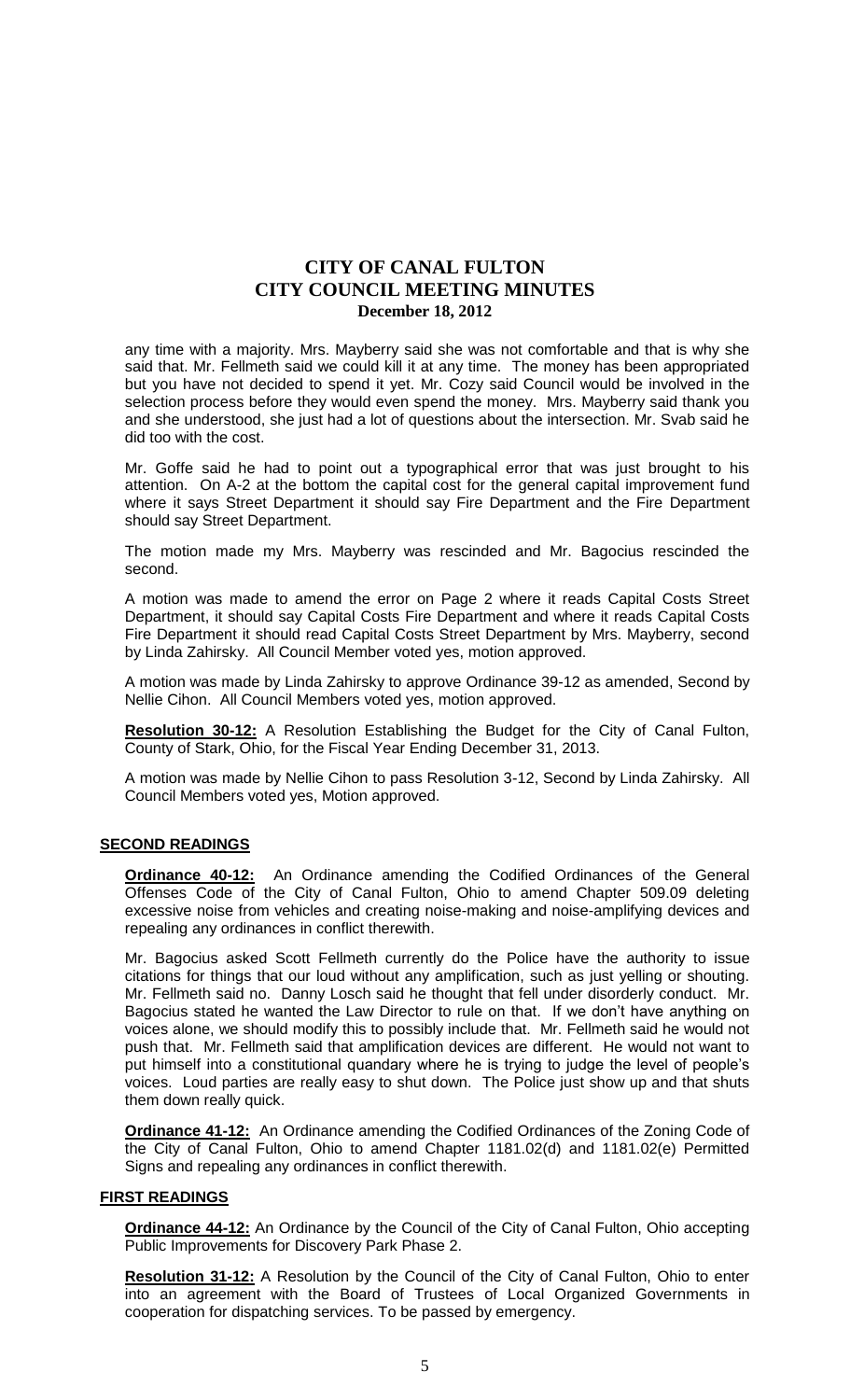A motion as made by Linda Zahirsky to suspend the rules for passage of Resolution 31-12, second by Nellie Cihon. All Council Members voted yes, motion approved.

A motion was made to pass Resolution 31-12 under suspension of the rules by Linda Zahirsky, second by Nellie Cihon. All Council Members voted yes, motion approved.

#### **P.O.s**

**P.O.7551:** to Watchguard Video Inc. for the purchase of a car camera system for 2013 Dodge Charger Cruiser in the amount of \$5,055.00

Mr. Bagocius asked if the old car camera could be used for the new cruiser. Chief Schwartz said no due to its age.

A motion was made by Nellie Cihon to pass Purchase Order 7551, second by Scott Svab. All Council Members voted yes, motion approved.

#### **BILLS: November - \$336,518.10**

A motion was made by Scott Svab to approve the November Bills in the amount of \$336,518.10, second by Nellie Cihon. All Council Members voted yes, motion approved.

#### **OLD/NEW/OTHER BUSINESS**

Sue Mayberry thanked Mayor Harbaugh for being in attendance at all meetings. Scott Svab noted that he had been to all meetings too.

Mr. Bagocius stated that at the last Council meeting to grant foreign service credit to both the Clerk and the Finance Director. A question has been raised to whether vacation time in the question of the Clerk can be taken immediately or would have to wait a year because of our ordinance. He brought that to the attention of the Law Director and would like a ruling on that. Mr. Goffe said that when he read the codified section prior service would be added to the years you have. Scott Fellmeth said please send the ordinance to him. The intent of the legislation drafted was to make it immediate. Both the Clerk and the Finance Director would be stepped up to have additional vacation time. If there is a question in the ordinance in which you have, send it to him. Mr. Fellmeth stated that he thought it was the intent of Council to make it immediate. Mr. Losch, Mrs. Zahirsky and Mrs. Cihon said yes. Mrs. Zahirsky said yes, that the Clerk said she did not want the Clerk taking three weeks of vacation September  $1<sup>st</sup>$ . Mrs. Mayberry stated that was not the point. That was not the issue. Mr. Fellmeth again asked that the ordinance to be sent to him, his understanding was to grant it immediately upon passage. Mr. Goffe stated that he saw it as 30 days after the December 4<sup>th</sup> meeting is January 3<sup>rd</sup>. Mrs. Mayberry said but yes, if you are still on probation how can you take anything until you are fully appointed.

Mr. Bagocius said Mrs. Mayberry had mentioned about getting a Public Service Committee meeting scheduled. Mr. Bagocius wanted to add to things to it. One to discuss the sewer, because a couple members of Council wanted to look into reducing the expenditures in the Sewer Department. Even though Mr. Losch is not a member of that committee, Mr. Bagocius said he hoped that he would attend that meeting when it is scheduled because Mr. Losch was one of the ones that were talking about it. Mr. Bagocius also wanted to discuss the sidewalk issue along Locust Street. Mr. Goffe asked if that committee should also be addressing the possibility of expansion of the water and sewer lines. Mrs. Zahirsky said the new committees will be set at the first meeting. You will not know until the second meeting who the committees are. Mr. Bagocius stated that the meeting could still be scheduled. Mrs. Cihon said the new committee chair could schedule it. Just to wait until after the first meeting. Council agreed.

A motion was made by Paul Bagocius to hire a fourth person from 6:00am until 6:00pm on a trial basis for three months to be evaluated by the Safety Committee at the end of the three month period for the Fire Department, second by Sue Mayberry. All Council Members voted yes, motion approved.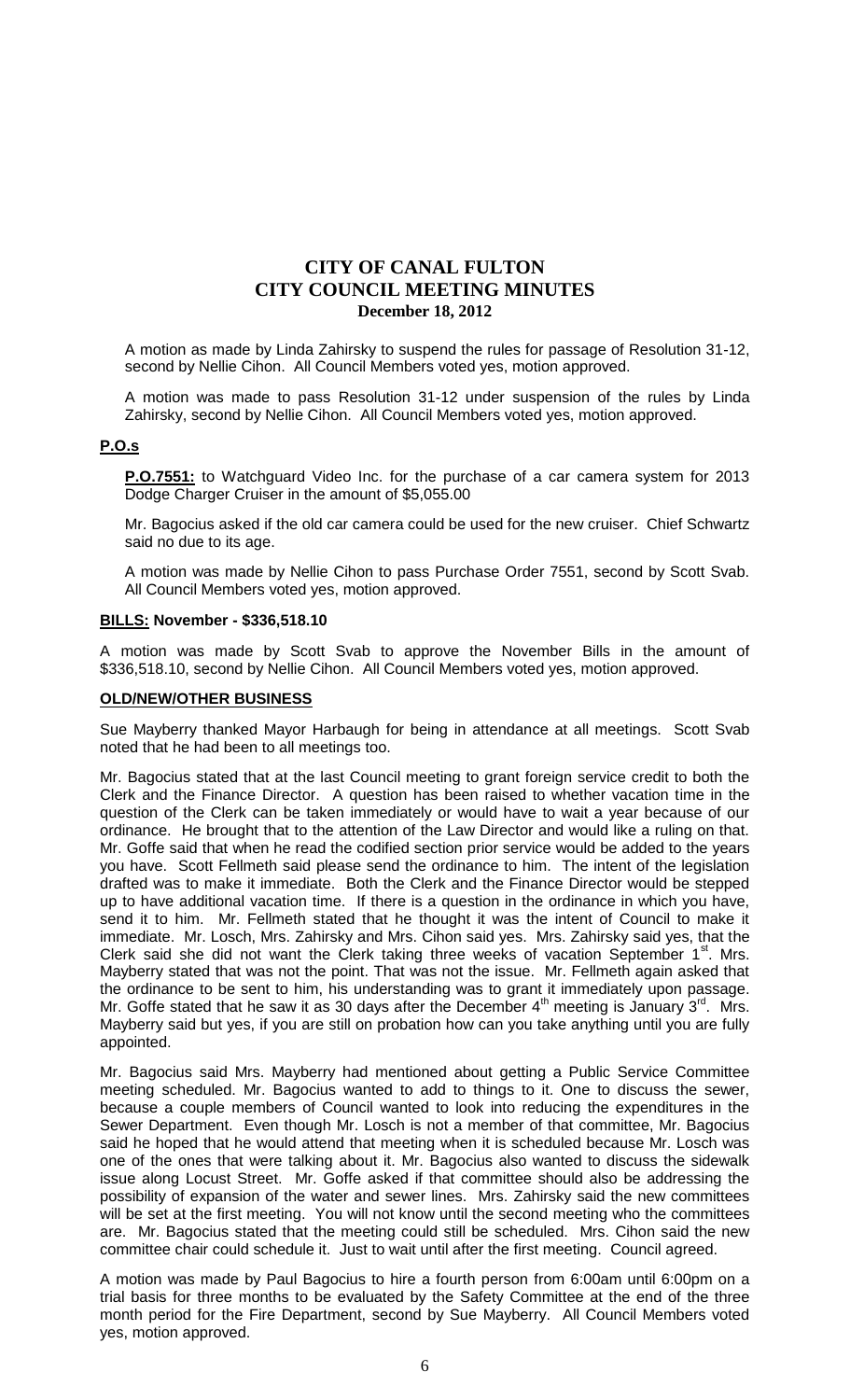The highlights that were explained by Chief Durkee were that there is no additional cost to the City. We get more simultaneous calls that we need to staff for. It's not actually hiring a fourth person it is just staffing a fourth person. It will enable us to staff during the peak times, we can transport life support calls with two people, and a second call will be able to be handled. We can also bring staffing up to support an ALS ambulance. If two people are on an ALS call there is one to man the station here to keep an eye on the City.

A motion was made by Paul Bagocius that Council authorize the formation of a City committee of Mark Cozy, Chief Ray Durkee, Mr. James Goffe, Mrs. Linda Zahirsky and Mayor Richard Harbaugh to meet with Lawrence Township to discuss a living together arrangement for fire departments, second by Danny Losch. All members voted yes, motion approved.

Mayor Harbaugh stated he thought it was a good thing to send a letter so that they would advertise if such a meeting would take place. Mrs. Mayberry said all township trustees should be present and aware. Chief Durkee stated that this would form a steering committee to bring discussion back to Council.

### **REPORT OF PRESIDENT PRO TEMPORE**

Paint the Town – Danny Losch stated that the program went very well and sold about \$30,000 of product under the plan to Sherwin Williams. He would like to see the City and Township participate in the program again in 20132.

A motion was made by Danny Losch for the Law Director to prepare legislation for the Canal Lands Annexation 2, Second by Scott Svab.

Mr. Fellmeth said new legislation would have to be prepared for it. This is a motion for Mr. Fellmeth to prepare legislation. Mr. Fellmeth said the legislation was killed in the prior vote. It would need to be reintroduced and council would have to have three readings on it. Mr. Bagocius said he hoped before the legislation is prepared that it go through a committee so that we do a cost analysis on what are the costs, what are the benefits, so that when a vote was cast there was some hard data, opposed that it is just a good thing to do. Mr. Fellmeth said he believed that most of the information was available. Mr. Bagocius said that he believed a cost analysis was never done and he thought it would be prudent. Mr. Losch said by all means it could go through committee but he wanted the Law Director to go ahead and prepare legislation. Mr. Cozy said that a surveyor would have to be hired to mark the street that we would be maintaining. Mr. Cozy said there would be some cost. Mr. Losch said he did not want to see any more work go into the project that has already been done. Mr. Cozy said there was not a benefit analysis done and to do what Mr. Bagocius was asking was going to cost the City money to stake the roadway so that we could go out and see it and then do our analysis. Mr. Bagocius said that was not his intent. His intent was based on the information they currently have for the road or service director to go out and say based on what we see with what is in place you can expect a range of cost to the City. He was not looking for a penny analysis. Mr. Fellmeth said the appropriate thing to do was to establish where the annexation is going to take place, what would be in the City and do the analysis here. Mr. Bagocius asked Danny what the motion is. Danny said the motion was to prepare legislation for the Canal Lands Annexation 2 and it can go through subcommittee. Mr. Bagocius stated that he could prepare it; it would go to committee before it would go to Council. Mr. Svab stated that the whole legislation piece was done before, that we had pulled it because, Mrs. Mayberry interrupted and said it was incorrect. Mr. Losch said it was in hope that collaboration and economic development conversation with the Township at the time. It has not happened at this time. It has been so long that it has turned dead and stale. Mrs. Mayberry wanted to know what the rush is. Mr. Losch said if we already have it in place, let's move forward. The motion is on the table. Mayor Harbaugh wanted to know where Canal Fulton would profit from this. Mr. Losch said the City would create a whole new working relationship with Stark Parks, the park would be extended. We would also be joining with another community, Jackson Township and the possibility of working with a whole new enterprise. It opens up a lot of opportunity for Loch 4. The Loch would be in the City. Scott Fellmeth said it would create a border to allow us to connect with our Waste Water Treatment project and the Dog Park.